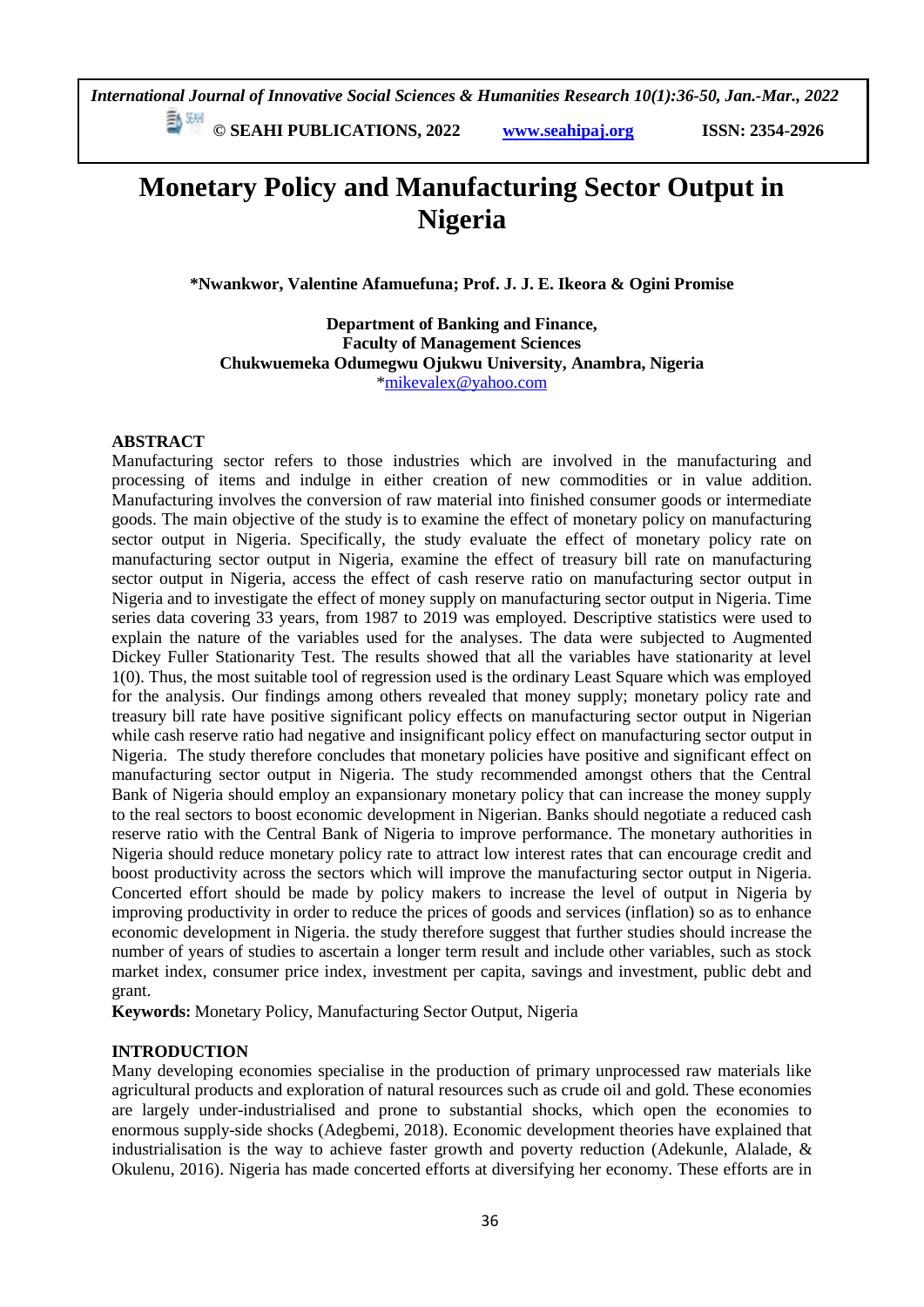the form of policies that encourage growth of the different sectors of the economy. Monetary policy has been largely debated as an indispensable tool for industrialization. According to the classification by the Central Bank of Nigeria (CBN), an industrial sector is a group of firms engaged in similar business interest and production/service line. According to the CBN (2017), the industrial activities in Nigeria are grouped in terms of "activity sector".

Nigeria are grouped in terms of activity sector.<br>The term, monetary policy refers to instruments of monetary management involving a combination of measures designed by the Central Bank of a country to regulate the availability, value, supply and cost measures designed by the central bank of a country to regulate the availability, value, supply and cost of credit/money in domestic economy with a view to achieving expected macroeconomic stability/targets (Akomolafe, Danladi, Babalola & Abah, 2015). Macroeconomic policy, on the other hand, refers to actions taken by government agencies responsible for the conduct of economic policy hand, refers to actions taken by government agencies responsible for the conduct of economic policy to achieve some desired objective of policy through the manipulation of a set of instrumental variables. This puts two set of concepts in perspective: "target variables" and "instrumental variables", with the target variables being the ones for which the government seeks desirable values and are the immediate goals of macroeconomic policy (Siyasanga, & Hlalefang, 2017). These macroeconomic objectives for Nigeria and most developing countries include sustained rate of economic growth, price stability, balance of payment equilibrium, exchange rate stability and full employment

The growing potentials of manufacturing sector of an economy is strategic to the macroeconomic framework of a nation, to the extent that the sector plays a catalytic role and has many dynamic benefits that are crucial for economic transformation. It is an avenue for increasing productivity in relation to import substitution and export expansion, creating foreign exchange earning capacity, raising employment, promoting the growth of investment at a faster rate than any other sector of the economy, as well as wider and more efficient linkage among different sectors (Fakiyesi, 2005).

The CBN organizes monetary policy targets into three stages with the first being operational target: the manipulation of reserve money over which it has substantial direct control; intermediate target as the level of broad money supply  $(M_2)$  which has impact on the objective of monetary policy such as inflation and output. The third is the situation where the CBN in carrying out these functions with the use of nominal anchor in executing her monetary policy. The nominal anchor is an instrument used by the apex bank to pin down expectations of private agents about nominal price level or its path or about what the bank might do with respect to achieving the target path (CBN, 2018). The nominal anchor comes in two types: quality based nominal anchor where quality of money is the target and pricebased nominal anchor, which targets exchange or interest rates. The CBN has been known to apply the broad money supply (M2) as its nominal anchor for monetary policy.

### **Statement of the Problem**

Since the introduction of the Structural Adjustment Programme and all the attendant liberalisation policies, the Nigerian economy has become more open to the market forces and its attendant problems. Some of these problems include high inflation, unstable economic growth, high and increasing rate of unemployment, trade imbalances, unstable exchange rate and high interest rate which suggest that the adoption of a more open economy and the application of price reliant monetary policy is more effective in boosting manufacturing sector output in developing economies like Nigeria.

Previous studies that examined the effect of monetary policy on manufacturing sector output have been conflicting. Some of the existing studies disagreed both in the line of significance and direction of relationship. some of the studies like Osakwe, Ibenta and Ezeabasili, (2019); Osmond, Egbulonu and Emerenini, (2015) show a significant positive effects while the work of Alagh & Emeka (2014) Imoughele, (2014) found that all the variables of monetary policy employed have a negative effect on manufacturing output. The result of the study carried out by Omini, Ogbeba and Okoi, (2017) indicate that monetary policy has no effect on manufacturing sector output . The discrepancies in these results could be attributed to the use of different statistical techniques and time period, variables used for these studies. Any study that employed a more robust approach is most likely to produce better and more reliable empirical results as given by Hillary, Imo and Uche (2018) on the state of monetary policy and manufacturing sectorial output nexus in Nigeria. Consequently, this calls for a more robust monetary policy model that could be used to engender economic stability and enhance manufacturing output in Nigeria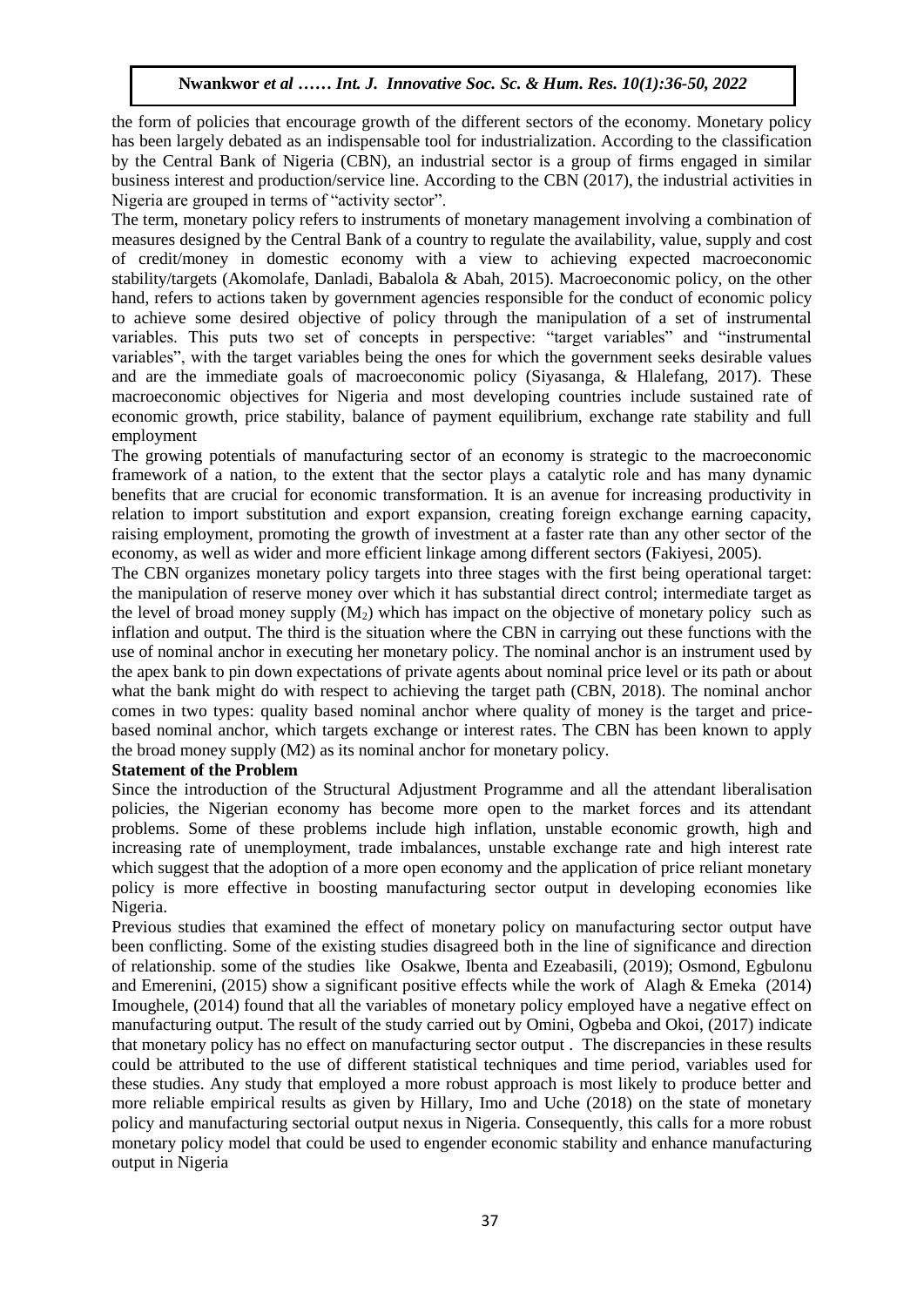### **REVIEW OF RELATED LITERATURE Conceptual Framework**  $\frac{Mcy}{q}$

### **Monetary Policy**

The essence of government control of an economy is to achieve a desired stability for sustainable economic development. Monetary policy is one of the economic strategies of the government undertaken though the apex bank in the country to foster macroeconomic stability in order to promote economic growth (Hillary, Imo & Uche (2018). The monetary authority, which is the Central Bank of economic growth (Timary, this exerce (2010). The monetary additionly, which is the central Bank of Nigeria (CBN) in the case of Nigeria, aims to control the value of money in circulation. The Central Bank of Nigeria (1992) in Adegbemi, (2018) defined monetary policy as the combination of measures designed to regulate the value, supply and cost of money in an economy, to match with the desired designed to regulate the value, supply and cost of money in an economy, to match with the desired level of economic activities. The monetary authority acts to control the direction and movement of monetary policy and credit facilities in pursuance of stable price and economic growth in an economy. According to Akomolafe, Danladi, Babalola. and Abah, (2015) monetary policy is a deliberate effort of the government geared towards altering the volume and value of money supply, cost of credit, size of credit and direction of credit in order to influence the level of economic activities to achieve desired macroeconomic stability in an economy. Thus, monetary policy is a deliberate action to stabilise the economy by influencing the quantity, cost and availability of money credit.

The process of monetary policy is a complex one involving rigors of measures planned to regulate and control the volume, cost and availability of money and credit within an economy in order to achieve some specified macroeconomic policy objectives (Anyanwu, 1993). Ebikila, Agada, Lucky and Matthew, (2018) have succinctly averred that monetary authorities can effectively employ monetary policy instruments to determine the direction of real economic outcomes. The ability to use monetary policy tools to influence the economy depends on how far the monetary authority is able to control the cost and volume of money. This implies that money supply is the main anchor of monetary policy stance of every government (Ezeji & Michael, 2013).

In order to control money supply, two sets of monetary policies applicable is either expansionary or contractionary (restrictive) policy. An expansionary monetary policy is designed to stimulate the growth of aggregate demand through increase in the rate of money supply thereby making credit more available and interest rates lower. An expansionary monetary policy is more appropriate when aggregate demand is low in relation to the capacity of the economy to produce goods and services. On the contrary, if the quantity of money is reduced or restricted, money income will rise slowly so that consumers spend less and funds for investment are difficult to acquire thereby decreasing aggregate investment (restrictive monetary policy) (Fasanya, IOnakoya & Agboluaje, 2013).

Basically, monetary policy aims at controlling money supply so as to counteract all undesirable trends in the economy, which may include unemployment, inflation, sluggish economic growth or disequilibrium in the Balance of Payments. The core objectives of monetary policy has been price stability, maintenance of balance of payments equilibrium, promotion of employment and output growth, with the aim of attaining a sustainable development. These objectives aim to enable the monetary authority to achieve internal and external balance, and the promotion of long-run economic growth. Specifically, the goal of monetary policy can be itemised as economic growth, price stability (inflation rate), interest rate, balance of payment, exchange rate and reduced unemployment (Gatawa, Akinola & Muftau, 2017).

### **Monetary Policy Rate**

Monetary policy rate is the baseline interest rate that every other interest rate adds on to. The rate controls the amount of money in circulation at any given time. Monetary policy rate is set by the Apex bank of a country. Situating it to Nigeria context, it refers to the Central Bank of Nigeria benchmark for interest rate in the Nigerian economy. It is a short term interest rate at which banks can borrow from the apex bank. The MPR was introduced by the former CBN Governor, Professor Charles Soludo in December 2006 to replace the minimum rediscount rate (MRR). A rise in monetary policy rate will result in the shrinking of money in circulation and when you lower it, money supply will expand. The decision to tighten or loosen money supply in an economy rest on the apex bank and depends on its monetary policy focus. Monetary policy rate for Nigeria has remained at 14% since July 2016, but have been reviewed by the Central Bank of Nigeria to 13.5% in March, 2019

In the late 1970s and early 1980s, a number of central banks world-wide adopted monetary targets as a guide for monetary policy. Monetary targeting is an attempt by central banks to describe or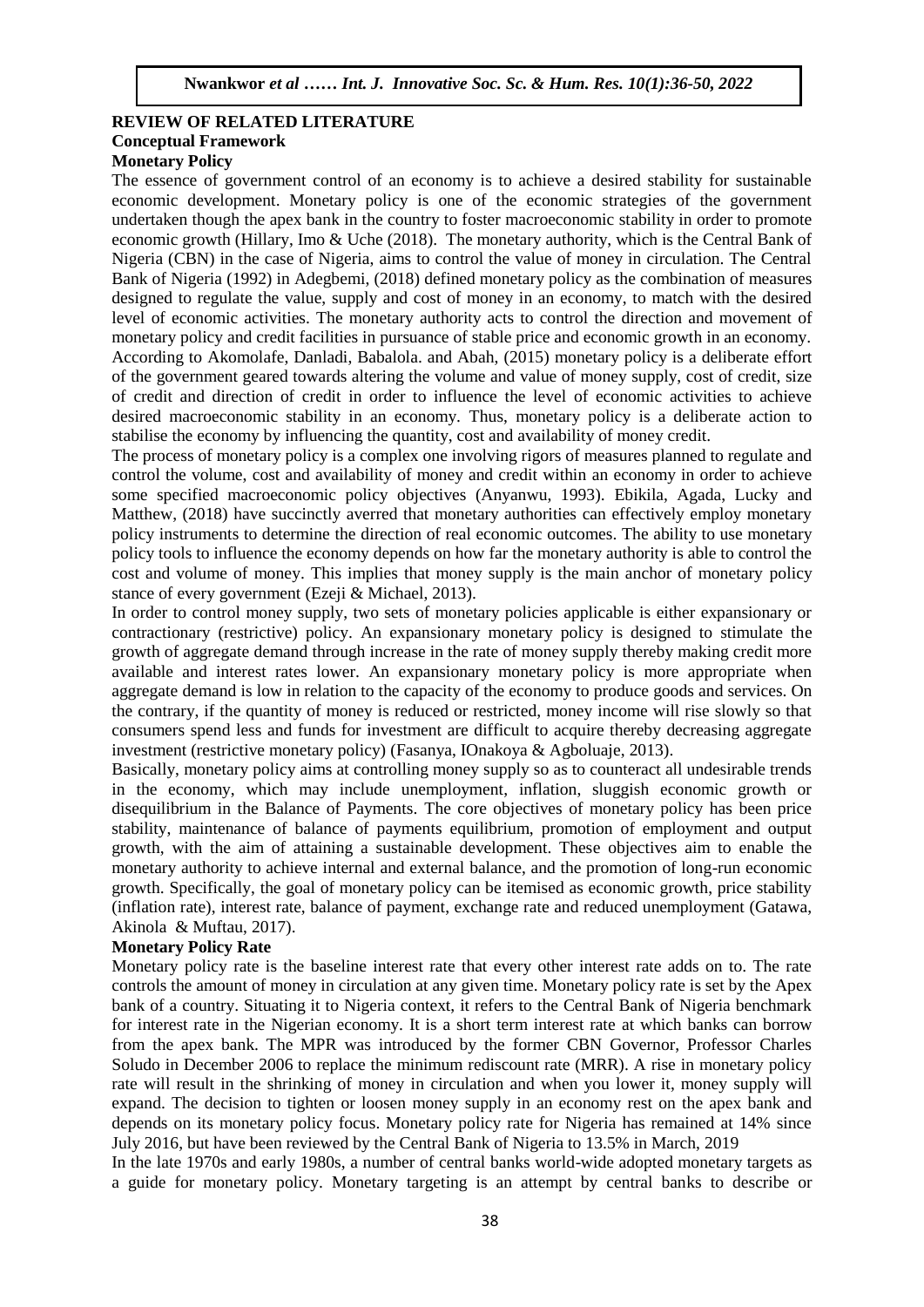determine the optimum money stock that will yield the desired macroeconomic objectives. Theoretically, the choice of target is normally between the stock of monetary aggregates and interest rates. Whenever the money demand function is unstable, interest rate is generally the preferred target; otherwise, the money stock is the appropriate target (McCallum, 1989). In the early 1990s, some central banks adopted numerical inflation or nominal GDP targets as guides for monetary policy in contrast to the conventional choice of interest rate or money stock. Economists and analysts attribute this departure to the unreliability of monetary aggregates as guides for monetary policy (Osakwe, Heatte, 2010). Ibenta & Nzotta, 2019).

### **Liquidity Ratio**

Explantly rative simply means the ability of the bank to maintain sufficient funds to pay for its maturing obligations. It is the banks' ability to immediately meet cash, cheques, and other withdrawal obligations and legitimate new loan demand while abiding by existing reserve requirements.

According to Olagunji, Adeyanuju and Olabode (2011), liquidity refers to the ability of a bank to ensure the availability of funds to meet financial commitments or maturing obligations at a reasonable price at all times. Put differently, bank liquidity means banks having money when they need it particularly to satisfy the withdrawal needs of their customers. The survival of deposit money banks depends greatly on how liquid they are, since illiquidity, being a sign of imminent distress, can easily erode the confidence of the public in the banking system and results to run on deposit.

Liquid assets should be marketable or transferable. This means, they are expected to be converted to cash easily and promptly, and are redeemable prior to maturity. Another quality of liquid assets is price stability. Based on this characteristic, bank deposits and short term securities are more liquid than equity investments due to the fact that the prices of the former are fixed than the prices and value of the later.

Liquidity is a financial term that means the amount of capital that is available for investment. Today, most of this capital is credit, not cash. Bank Liquidity simply means the ability of the bank to maintain sufficient funds to pay for its maturing obligations. It is the bank's ability to immediately meet cash, cheques, other withdrawals obligations and legitimate new loan demand while abiding by existing reserve requirements. Nwaezeaku (2006) defined liquidity as the degree of convertibility to cash or the ease with which any asset can be converted to cash (sold at a fair market price) (Aghada and Osuji, 2013).

### **Treasury Bill Rate**

Treasury bill rate is used as a proxy for the return on the governments' debt instruments. It is expected that high Treasury bill rates can have a positive impact on commercial banks' investment in Government's instrument. Further, it is anticipated that the high Treasury bill rates could engineer upward pressure on commercial rates in the economy thereby leading to higher interest rates on loans and advances. In this regard, a positive impact is also expected on commercial banks' investment in loans. The inclusion of the Government's fiscal balance has merit in the fact that Government's debt financing activities are driven primarily by the balance on its fiscal accounts (Egbulonu & Ukwuoma, 2018).

These are instruments for short term borrowing issued by the Central Bank on behalf of the Federal Government to meet its short term treasury need. A Treasury Bill is a paperless short-term borrowing instrument issued by the Government through the Central Bank of Nigeria (as a fiscal agent) to raise money on short term basis – for a period of up to 1 year. Treasury bills are issued in maturities of 91, 182 and 364 days. Treasury bills are sold at a discounted price to reflect investor's return and redeemed at face (par) value (Anthony, 2015).

### **Cash Reserve Ratio**

Cash Reserve Ratio refers to a certain percentage of total deposits the commercial banks are required to maintain in the form of cash reserve with the central bank of Nigeria

The objective of maintaining the cash reserve is to prevent the shortage of funds in meeting the demand by the depositors. The amount of reserve to be maintained depends on the bank's experience regarding the cash demand by the depositors. If there had been no government rules, the commercial banks would keep a very low percentage of their deposits in the form of reserves. Since cash reserve is non-interest bearing, i.e. no interest is paid on the deposits, therefore, the commercial banks often keep the reserve below the safe limits. This might lead to a financial crisis in the banking sector. Thus, in order to avoid such uncertainty the central bank imposes a cash reserve ratio or CRR on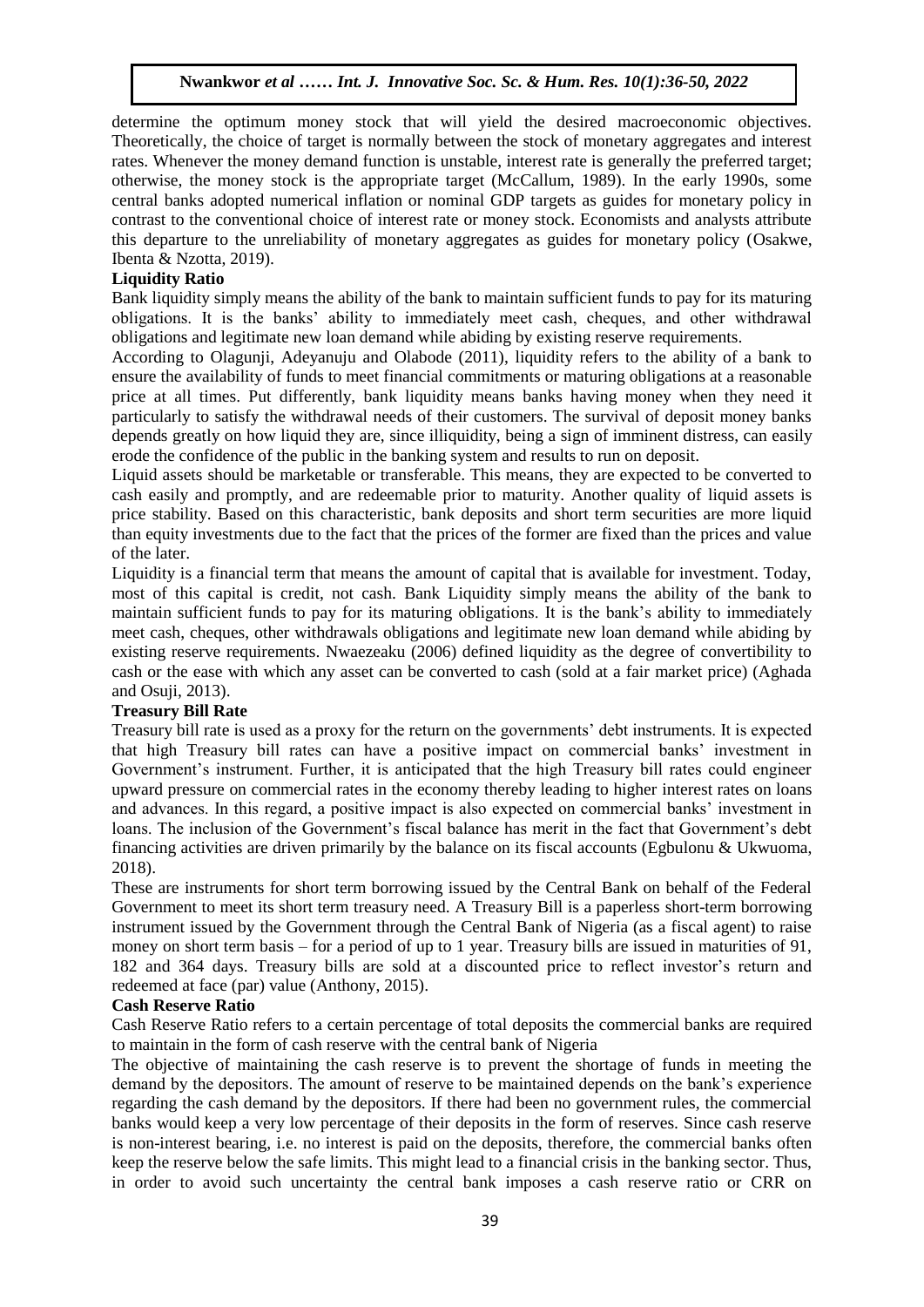commercial banks. The central bank has the legal power to change the CRR any time at its discretion. The cash reserve ratio is a legal requirement and therefore it is also called Statutory Reserve Ratio (SRR). Through a cash reserve ratio, the central bank Nigeria can change money supply in the economy. Such as, when the economy demands a contractionary monetary policy the central bank economy. Such as, when the economy demands a contractionary monetary policy the central bank will raise the CRR. On the other hand, when the economic conditions, demand for an expansionary monetary policy the central bank Nigeria cuts down the CRR. The effect on the supply of money and monetary policy the central bank Nigeria cuts down the CRR. The effect on the supply of money and credit due to the change in CRR is explained below:

# **Manufacturing Sector Output Archaeology 2020**

The manufacturing sector industry played a significant role in the transformation of the economy for example; it is an avenue for increasing productivity related to import replacement and export expansion, creating foreign exchange earning capacity; and raising employment and per capital income which causes unique consumption patterns. Furthermore, Osakwe, Ibenta and Ezeabasili, (2019) opines that it creates investment capital at a faster rate than any other sector of the economy while promoting wider and more effective linkages among different sectors. Acknowledge this benefit of this sector; the Nigerian government has introduced various strategies to improve the sector such as import substitution strategy, export promotion strategy, the introduction of bank of industry to induced credit facility to the sector and the National Economic Empowerment and Development Strategy (NEEDS).

Loto (2012) revealed that the Structural Adjustment Programme (SAP) introduced in May 1986 was partly designed to revitalize the manufacturing sector by shifting emphasis to increased domestic sourcing of inputs through monetary and fiscal incentives. The deregulation of the foreign exchange market was also effected to make non-oil exports especially manufacturing sector more competitive even though, this also resulted in massive escalation in input costs. Examining the manufacturing sector over the years in Nigerian economy shows that the share of the manufacturing sector in the gross domestic product has not been impressive. The manufacturing sector contributes 34.94% to gross domestic product in 1986 after the structural adjustment programme. By 1990 and 1995 it decline to 22.84% and 10.17% respectively. The contribution of the Nigerian manufacturing sector to Gross domestic product is very insignificant between 1996 to2012. The year 2000, 2005 and 2012 recorded 6.97%, 2.80% and 1.88% respectively (Osakwe, Ibenta & Ezeabasili, 2019).

### **Theoretical Framework**

This study is anchored on the Quantity Theory of Money by Irving Fisher's (1920) which state that the quantity of money is the main determinant of the price level or the value of money. Any change in the quantity of money produces an exactly proportionate change in the price level in the words of Irving Fisher, "Other things remaining unchanged, as the quantity of money in circulation increases, the price level also increases in direct proportion and the value of money decreases and as the quantity of money in circulation decreases, the price level also decreases in direct proportion and the value of money increase." If the quantity of money is doubled, the price level will also double and the value of money will be one half. On the other hand, if the quantity of money is reduced by one half, the price level will also be reduced by one half and the value of money will be twice. The quantity theory was first developed by Irving Fisher and is a basic theoretical explanation for the link between money and the general price level (Nasko, 2016). The quantity theory of money posit that short-run monetary control can be achieved by interest rates which were sticky but in the long-run the demand of influence was real cash balance (Irving Fisher, 1932). Fisher further assumed that the rise in commodity prices would precede the increase in interest rate which was regarded as main channel of the firms operation cost. Fisher also formulates his equation of exchange and specified that;

MV=PT------------------------------------------- (2.1)

Where m is the actual money stock, V is the transaction velocity of circulation of money, p is the average price level and T is the number of transaction made per the period. He contends that if the velocity of money changes the supply of money affects prices. An increase in the velocity of circulation will give rise to a proportionate increase in prices and vice versa, with M and T being constant. Prices rise because money moves faster to chase the same quantity of goods. Interest rate affect the velocity of money as rising interest rates and consequently prices will lead buyers to economise on their holdings of money, thus reducing the turnover of money. Fisher, imposes the assumption that the equilibrium values of V, and T will be fairly constant in the short run and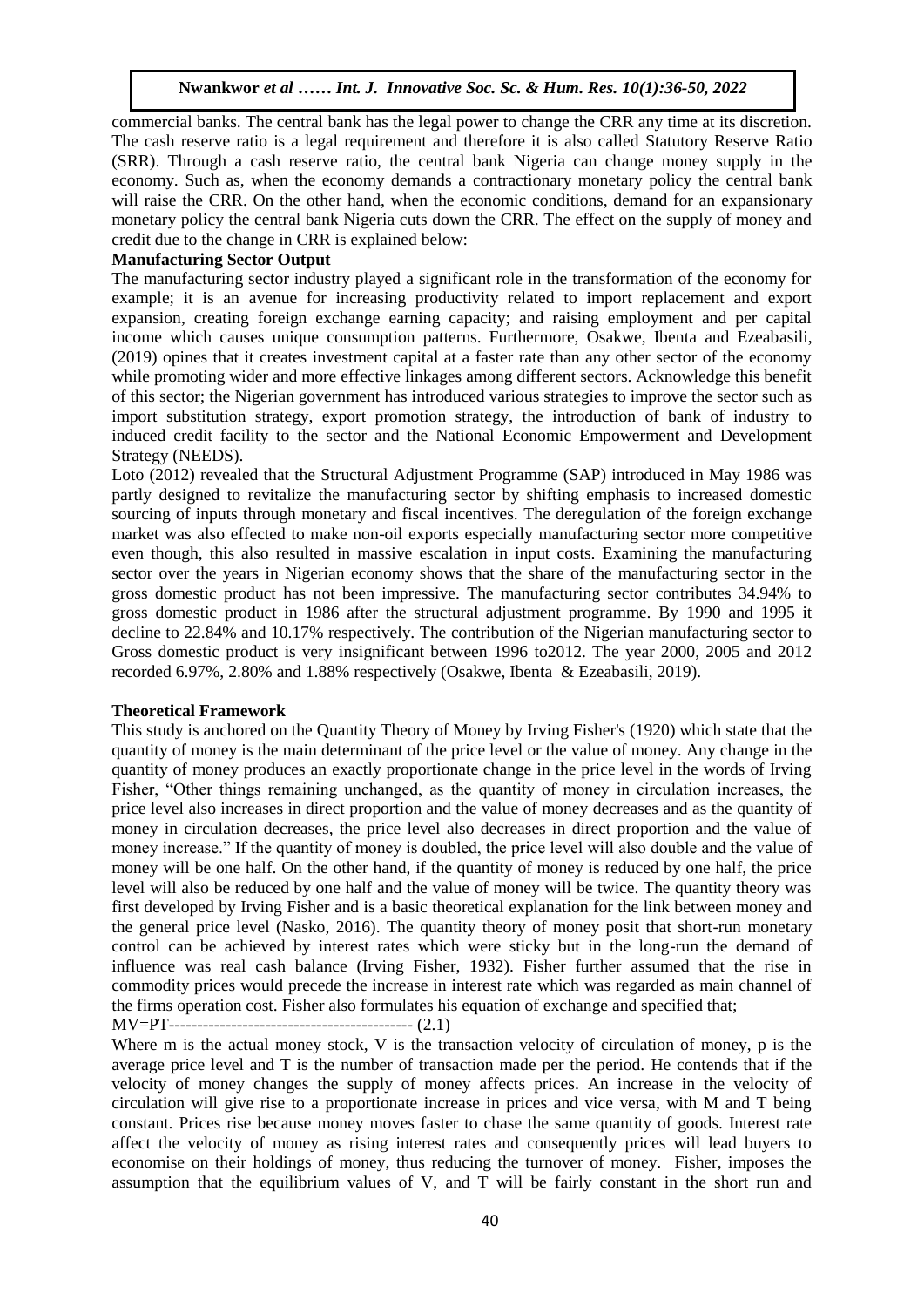invariant with respect to change in the quantity of money. Given the assumption, equation  $(1)$  can be re-written as;

Mv‾=Pt‾---------------------------------------------- (2.2)

Where bars (-) signify that v and t are constant. Given that m is exogenous, there must be proportional  $\sum_{i=1}^{N}$ relationship in equilibrium between money supply (m) and the general price level. The quantity theory of money with a simple growth model, the quantity theory of money is based on the link between the stock of money ( $M$ ) and the market value of output that it finances  $(PY)$ , where p is the price level and y is the output. M is related to p with a factor of proportionality k, the relationship is given by:

M=kPY---------------------------------------------------------- (2.3)

M/p=KY--------------------------------------------------------- (2.4) Arugu & Wosu …… Int. J. Innovative Soc. Sc. & Hum. Res. 8(1):1-11, 2020

K is assumed to be constant

Equation  $(2)$  can actually be written as;

MV=PY--------------------------------------------------------- (2.5)

Where  $V = \frac{1}{k}$  and this is the income velocity of money, the ratio of money income (nominal GDP) to the number of times the stock of money turns over in a given period in financing the flow of nominal income. The scenario here is that with the quantity theory, there is a link between monetary policy tools, money supply, it's velocity of circulation and general price level of the Industrial sector output. Therefore, V as income velocity of circulation of money is a very useful concept for monetary policy formulation.

### **Empirical Review**

Osakwe , Ibenta and Ezeabasili (2019) examined the effect of monetary policy on the performance of the Manufacturing sector in Nigeria. The explanatory variables are monetary policy rate, Treasury bills rate, Cash reserve requirement and money supply; while the dependent variable is the Manufacturing (MANU) sector output. The study adopted an ex-post facto research design and used secondary data obtained from the CBN Statistical Bulletin. The study covered a period of 32 years (1986 to 2017). The data were subjected to Augmented Dicker Fuller stationarity test to determine the best suitable econometric tool of analyses. The Autoregressive Distributive Lag (ARDL) was used for the model estimation. The results indicate that: monetary policy tools have significant effect on the manufacturing sector output in Nigeria in the short run only.

Egbulonu and Ukwuoma, (2018) studied the impact of monetary policy on the growth of the manufacturing sector in Nigeria from 1980-2016. Secondary data were used for the study and were sourced from the Central Bank of Nigeria (CBN) Statistical Bulletin 2016 edition. Manufacturing sector's output was used as the dependent variable while Money Supply, Exchange rate and Interest rate were the independent variables. The test for stationarity of the data showed the data are integrated of mixed order thereby necessitating the Bounds test for cointegration. The bounds test confirmed the existence of a long run relationship amongst the variables. Analyses of the data was done using the Autoregressive Distributive lag model which estimated both the short run and long run forms of the model. The result showed that money supply has a positive and significant impact on manufacturing output in Nigeria in the short and long run. Exchange rate on the other hand remained negative both in the short and long run and not statistically significant. Interest rate was positive in the short and long run but not a significant determinant of manufacturing output.

Imoughele, (2014) examined the impact of monetary policy on Nigeria's manufacturing sector performance for the period 1986- 2012. Data were collected from the Statistical Bulletin and Annual Report and Statement of Accounts of the Central Bank of Nigeria as well as the Annual Abstracts of statistics (various issues) published by the National Bureau of Statistics (NBS). Unit root test, Granger Causality test, co integration and VAR model were some of the econometrics techniques used for data estimation. Augmented Dickey Fuller (ADF) test statistic revealed that the time series properties of the variables attained stationarity at level and first order. The variables were co integrated at most 2 with at least 3 co integrating equations. The individual variables: external reserve, exchange rate and inflation rate were statistically significant to manufacturing sector output while broad money supply and interest rate were not statistically significant to manufacturing sector output in the previous and current year.

Osmond, Egbulonu and Emerenini (2015) examined the impact of monetary policy variables on manufacturing in Nigeria from 1981 – 2012. The theoretical relationship between monetary policy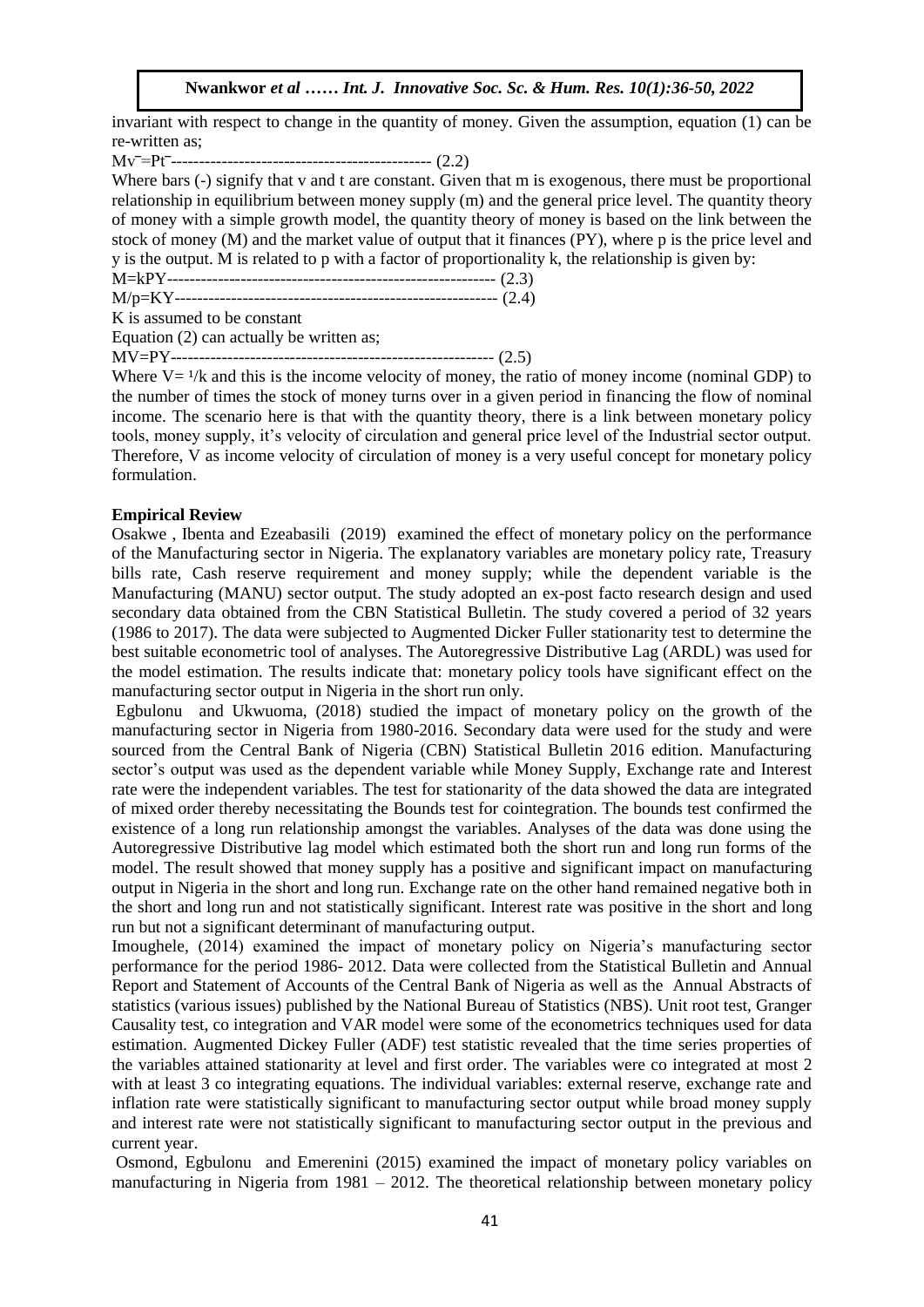variables and manufacturing sector (that is, the real sector) was critically examined and established in this study. Hence, the researcher specified four explanatory variables for this study based on theoretical underpinnings. The Johansen cointegration test was employed in order to establish long run equilibrium relationship between the explained and the explanatory variables. The error correction run equilibrium relationship between the explained and the explanatory variables. The error correction model (ECM) was employed to estimate the model. The study revealed that money supply and credit to private sector exert tremendous influence on manufacturing in Nigeria.

Hillary, Imo and Uche (2018) assessed the industry effects of monetary policy transmission channels in Nigeria within the period 1981-2014. Techniques of analysis employed in the study are the Johansen cointegration and the error correction model (ECM). Our regression estimates reveal that the private sector credit, interest rate, and exchange rate channels have negative effects on real output growth, both in the long run and in the short run. The results further show that, relatively, the degrees of the established effects are higher in the long run than in the short run. We employed the Johansen cointegration approach to determine the nature of relationship that exists between our dependent variable and the independent variables. The results show that, in the Nigerian case, monetary policy transmission channels jointly have a long-run relationship with real output growth of the industrial sector, and disequilibrium in the system is corrected at the speed of 72.2% annually

Omini, Ogbeba and Okoi (2017) employed the VAR (VECM) model and Granger causality test to investigate the impact of monetary policy shocks on industrial output in Nigeria between 1970 and 2015. The data on the contribution of the manufacturing and solid minerals subsectors to GDP was employed as the dependent variable while explanatory variables included monetary policy rate, exchange rate and bank credit to the industrial sector. Findings from the study revealed that the manufacturing subsector had a positive influence on monetary policy rate, commercial bank credit to industrial sector and exchange rates, while contribution of solid minerals subsector to GDP responded positively to shocks in commercial bank credit to the industrial sector and exchange rate after the first year. The causality test indicated a unidirectional relationship running from monetary policy rate and exchange rate to the contribution of manufacturing sector to GDP on the one hand, and commercial bank credit to the industrial sector and exchange rate to the contribution of solid mineral sector to GDP.

Khaysy and Gan (2017) examined the impact of money supply on the economic development in Nigeria using annual time series data from 1989-2016. The unit root testing result suggests that all variables are stationary at first difference; therefore, the Johansen Cointegration and Error Correction Model were employed to analyze the association between variables. The finding shows that money supply, interest rate and inflation rate have negative effect on per capita income in the long run and only the real exchange rate has a positive sign. The error correction model result indicates the existence of short run causality between money supply, real exchange rate and per capita income

### **Summary of Empirical Literature**

The empirical review of the effect of monetary policy on manufacturing output has shown conflicting findings. A number of the findings posit significant influence from monetary policy especially the moderating effect of money supply (Abate and Nandeeswara, 2015; Adegbemi, 2018; Adekunle, Alalade and Okulenu, 2016;. Ufoeze, Ezeabalisi & Udoka, 2018). Despite agreeing that monetary policy instruments enhances manufacturing sector output, these studies are at variance to the direction of the effects. For instance Akomolafe, Danladi, Babalola and Abah, (2015) and Charisma, Lucky and Matthew (2018) averred that all the variables of monetary policy it employed has a negative effect on manufacturing sector in both long and short run which implies that growing money supply and credit extension will rather hamper manufacturing in Nigeria; as against the belief from studies like Gatawa, Akinola and Muftau, (2017) and Egbulonu and Ukwuoma, (2018) that monetary policy instruments enhances manufacturing sector output in the economy. A number of studies out rightly argued that monetary policy has no effect on the manufacturing sector (Hammed, Irwan and Joel 2017; Khaysy, & Gang, 2017). These studies discovered that money supply has insignificant effect on the manufacturing sector output. Muhammad & Sahibzada, 2017 noted that monetary policy rate and cash reserve requirement are not statistically significant tools for enhancing manufacturing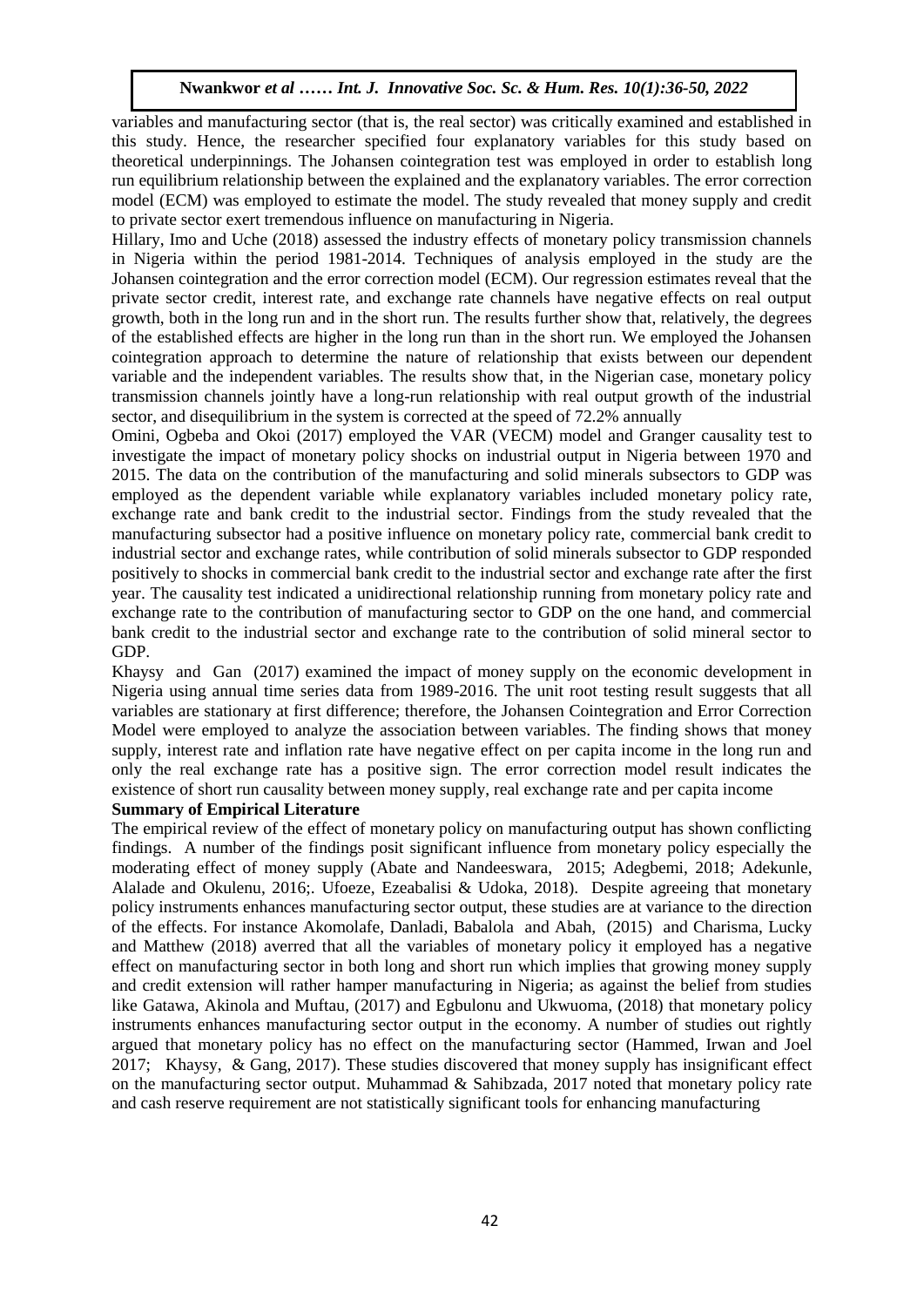#### **METHODOLOGY**  $\mathbf{A}$

### **Research Design**

The study employed the ex-post facto research design. The study employed secondary data covering thirty two years period from 1987 to 2019. The data were obtained from the CBN Statistical Bulletin, 2019 and National Bureau for Statistics (NBS).  $A$ <sup>1</sup>  $\alpha$  is a Mode social metric  $\alpha$  (1.1-1.).

### **Model Specification**

The general bases for model specification is the quantity theory of money which posits that the velocity at which money is distributed has macroeconomic implication for an economy. This presupposes that monetary policy instruments can influence manufacturing sector output. The model for the study is stated below;

### **The model is stated thus:**

 $MST = f(MPR, TBR, CRR)$ 

### **Where:**

MST = Contribution of manufacturing subsector output to Gross Domestic Product.

 $MPR = Monetary policy rate$ 

TBR = Treasury Bill Rate

 $CRR = Cash$  Reserve Ratio

### **The model was modified by introducing liquidity ratio as a new variable, thus:**

 $MST = f(MPR, TBR, CRR, LDR)$ 

Where:

MST = Contribution of manufacturing subsector output to Gross Domestic Product.

 $MPR = \text{Monetary policy rate}$ 

TBR = Treasury Bill Rate

CRR = Cash Reserve Ratio

LDR= Liquidity Ratio.

### **The Econometric Equation Form of the Model is:**

LnMST =  $\beta_0 + \beta_1$  LnLDR,  $+\beta_2$  LnCRR+  $\beta_3$ LnMPR +  $\beta_4$  LnTBR +  $\mu$ - - -- - - 1

 $b_0$  is the constant while  $b_1$ <sup>4</sup> are the coefficients of the explanatory variables (MPR, TBR, CRR and LDR).  $\mu$  is the error term.

### **Method of Data Analyses**

The data were analyzed with econometric techniques such as Descriptive Statistics, Augmented Dickey Fuller Tests for Unit Roots, Ordinary Least Square (OLS). The OLS method of data analysis was done through the instrumentality of Econometric View (E-view 9) as statistical software. The technique (OLS) was employed because it has the criteria of being Best Linear Unbiased Estimator of linear relationship.

### **RESULTS AND PRESENTATION OF DATA**

The data for the study was presented, analyzed and results taken. The results of the descriptive Statistics, Augmented Dickey Fuller Tests for Unit Roots, Ordinary Least Square and Diagnostics Test were presented and analyzed. The estimation was carried out using the E-views software version 9.0. The hypotheses were tested. Data for the analysis were presented below.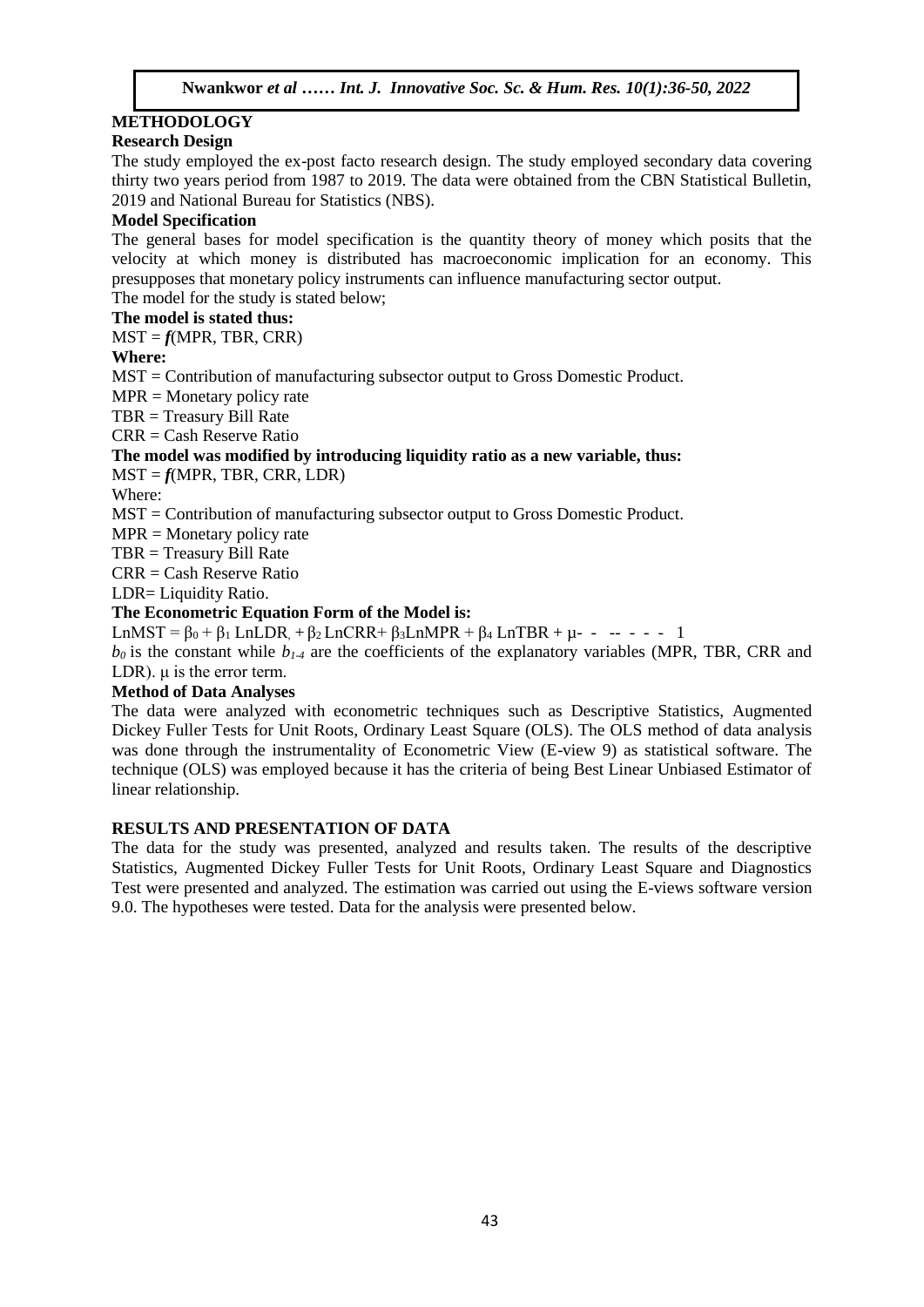**Nwankwor** *et al …… Int. J. Innovative Soc. Sc. & Hum. Res. 10(1):36-50, 2022*

**Table 4.1 Data Presentation**

| resentation    |      | <b>Liquidity</b><br>Ratio | <b>MRR/</b><br><b>MPR</b> | <b>Treasurv</b><br><b>Bill Rate</b> | Cash<br><b>Reserv</b><br>e |            |
|----------------|------|---------------------------|---------------------------|-------------------------------------|----------------------------|------------|
| SN             | Year |                           | (%)                       | (%)                                 | Ratio                      | <b>MOT</b> |
| 1              | 1987 | 46.5                      | 12.75                     | 11.75                               | 6.32                       | 249.44     |
| $\overline{2}$ | 1988 | 45.0                      | 12.75                     | 11.75                               | 10.53                      | 320.33     |
| 3              | 1989 | 40.3                      | 18.50                     | 17.50                               | 12.58                      | 419.20     |
| $\overline{4}$ | 1990 | 44.3                      | 18.50                     | 17.50                               | 13.56                      | 499.68     |
| 5              | 1991 | 38.6                      | 15.50                     | 15.00                               | 12.52                      | 596.04     |
| 6              | 1992 | 29.1                      | 17.50                     | 21.00                               | 10.49                      | 909.80     |
| $\overline{7}$ | 1993 | 42.2                      | 26.00                     | 26.90                               | 8.44                       | 1,259.7    |
| 8              | 1994 | 48.5                      | 13.50                     | 12.50                               | 6.43                       | 1,762.8    |
| 9              | 1995 | 33.1                      | 13.50                     | 12.50                               | 7.42                       | 2,895.2    |
| 10             | 1996 | 43.1                      | 13.50                     | 12.25                               | 12.41                      | 3,779.1    |
| 11             | 1997 | 40.2                      | 13.50                     | 12.00                               | 0.38                       | 4,111.6    |
| 12             | 1998 | 46.8                      | 13.50                     | 12.95                               | 0.34                       | 4,588.9    |
| 13             | 1999 | 61.0                      | 18.00                     | 17.00                               | 0.33                       | 5,307.3    |
| 14             | 2000 | 64.1                      | 14.00                     | 12.00                               | 0.33                       | 6,897.4    |
| 15             | 2001 | 52.9                      | 20.50                     | 12.95                               | 0.35                       | 8,134.1    |
| 16             | 2002 | 52.5                      | 16.50                     | 18.88                               | 0.36                       | 11,332.    |
| 17             | 2003 | 50.9                      | 15.00                     | 15.02                               | 0.45                       | 13,301.    |
| 18             | 2004 | 50.5                      | 15.00                     | 14.21                               | 0.46                       | 17,321.    |
| 19             | 2005 | 50.2                      | 13.00                     | 7.00                                | 0.47                       | 22,269.    |
| 20             | 2006 | 81.42                     | 10.00                     | 8.80                                | 0.48                       | 28,662.    |
| 21             | 2007 | 41.56                     | 9.50                      | 6.91                                | 0.48                       | 32,995.    |
| 22             | 2008 | 37.72                     | 9.75                      | 9.55                                | 0.49                       | 39,157.    |
| 23             | 2009 | 26.39                     | 6.00                      | 1.30                                | 0.49                       | 44,285.    |
| 24             | 2010 | 27.39                     | 6.25                      | 0.95                                | 0.5                        | 54,612.    |
| 25             | 2011 | 42.02                     | 12.00                     | 5.56                                | 0.51                       | 62,980.    |
| 26             | 2012 | 49.72                     | 12.00                     | 10.00                               | 0.51                       | 71,713.    |
| 27             | 2013 | 46.23                     | 12.00                     | 7.50                                | 50.00                      | 80,092.    |
| 28             | 2014 | 38.27                     | 13.00                     | 8.00                                | 75.00                      | 89,043.    |
| 29             | 2015 | 42.35                     | 11.00                     | 2.00                                | 20.00                      | 94,144.    |
| 30             | 2016 | 45.95                     | 14.00                     | 3.00                                | 22.50                      | 101,48     |
| 31             | 2017 | 54.79                     | 14.00                     | 9.00                                | 22.50                      | 113,71     |
| 32             | 2018 | 65.04                     | 14.00                     | 9.80                                | 22.50                      | 127,73     |
| 33             | 2019 | 64.12                     | 13.50                     | 4.00                                | 22.50                      | 202.44     |

**Source: CBN Statistical Bulletin, 2019**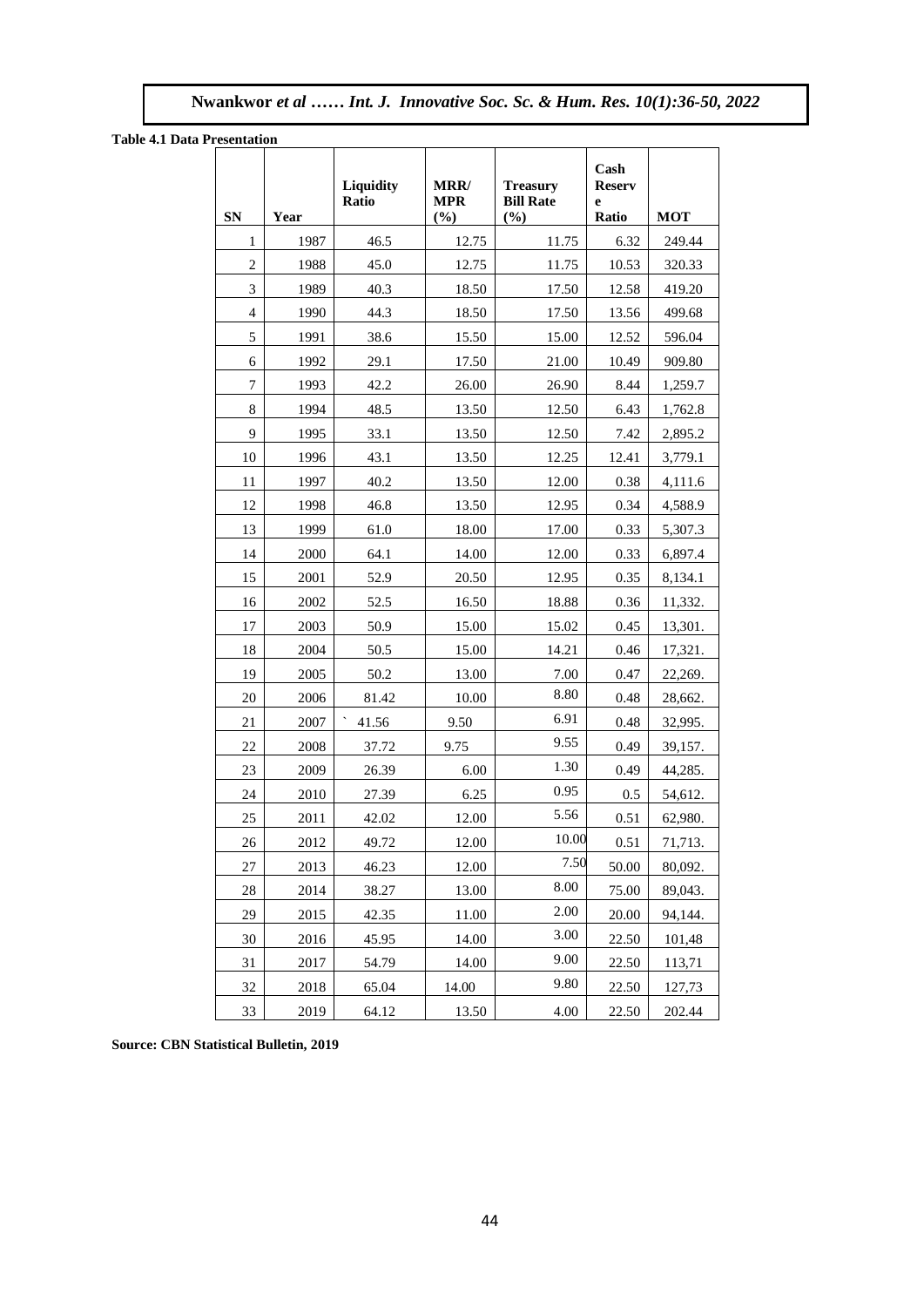| <b>Unit Root Test</b>                                   |  |
|---------------------------------------------------------|--|
| <b>Table 3: Summary Unit Root test for Stationarity</b> |  |

| <b>Variables</b> | <b>At Level</b> | At First          | At Second         | Order of    | <b>Probability</b> |
|------------------|-----------------|-------------------|-------------------|-------------|--------------------|
|                  | 1(0)            | Difference $1(1)$ | <b>Difference</b> | Integration |                    |
| LnMOT            | $-4.561864$     |                   |                   | 1(0)        | 0.0012             |
| Ln LDR           | 3.718454        |                   |                   | 1(0)        | 0.0037             |
| Ln CRR           | $-3.907281$     |                   |                   | 1(0)        | 0.0053             |
| LnMPR            | -4.968378       |                   |                   | 1(0)        | 0.0085             |
| LnTBR            | $-5.045210$     |                   |                   | 1(0)        | 0.0003             |

**Source: Eviews 9.0**

The variables were tested for stationarity. The test aimed at understanding the state at which the variables can be held stable for regression analyses. This test becomes pertinent because time series variables are often prone to non-stationarity which is capable of distorting the reliability of regression results. The variables used in the analysis were subjected to Augmented Dickey Fuller (ADF) Tests, tesuns. The variables used in the analysis were subjected to Augmented Dickey Puner (ADP) rests,<br>to determine whether they are stationary series or non-stationary series. The variables were tested for stationarity at "intercept only" and at "intercept and trend

The result on Table 2 revealed that at level, under the "intercept only", manufacturing sector output, liquidity ratio, cash ratio, monetary policy rate and treasury rate were stationary at level  $[1(0)]$ 

From the analyses of stationarity of the variables, it was seen that the variables have stationarity of level. The implication of the result of the stationarity test is that the Ordinary Least Square technique which is capable of handling stationary at level  $I(0)$  should be used for the data analysis. Thus, the most suitable tool of analyses is the Ordinary Least Square method of analysis.

### **The Ordinary Least Square Regressions**

In this section, we provide the benchmark test of the significance of the independent variables in explaining the effect of monetary policy on manufacturing sector output in Nigeria

**The Ordinary Least Square** 

Dependent Variable: LNMST Method: Least Squares Date: 12/06/21 Time: 16:32 Sample: 1987 2019 Included observations: 33

| Variable                  | Coefficient | Std. Error            | t-Statistic | Prob.       |
|---------------------------|-------------|-----------------------|-------------|-------------|
| C                         | 3.045556    | 0.414446              | 2.348503    | 0.0010      |
| <b>LNLDR</b>              | 1.324803    | 0.027139              | 3.407683    | 0.0342      |
| <b>LNCRR</b>              | $-0.004398$ | 0.013946              | $-1.315386$ | 0.7549      |
| <b>LNMPR</b>              | 2.035757    | 0.013555              | 2.637984    | 0.0137      |
| <b>LNTBR</b>              | 1.324435    | 0.130702              | 3.186949    | 0.0041      |
| R-squared                 | 0.766467    | Mean dependent var    |             | 8.857538    |
| <b>Adjusted R-squared</b> | 0.725813    | S.D. dependent var    |             | 2.090952    |
| S.E. of regression        | 0.135299    | Akaike info criterion |             | $-0.999695$ |
| Sum squared resid         | 0.494256    | Schwarz criterion     |             | $-0.727603$ |
| Log likelihood            | 22.49497    | Hannan-Quinn criter.  |             | $-0.908144$ |
| F-statistic               | 15.23150    | Durbin-Watson stat    |             | 2.976966    |
| Prob(F-statistic)         | 0.000031    |                       |             |             |

### **Source: Eviews 9.0**

Log of Liquidity Ratio (LNLDR): The coefficient for log of liquidity ratio is positive at 1.324803 with t-Statistic of 3.407683 and probability value of 0.0342 which means that liquidity ratio has positive and significant effect on manufacturing sector output in Nigeria

Log of Cash Reserve Ratio (LNCRR): The coefficient for log of cash reserve ratio is negative at -0.004398 with t-Statistic of -1.315386 and probability value of 0.7549 which means that cash reserve ratio has no significant effect on manufacturing sector output in Nigeria

**Log of Monetary Policy Rate (LNMPR)**: The results showed that the coefficient for log of monetary policy rate (LNMPR) is positive at 2.035757 with t-Statistic of 2.637984 and probability value of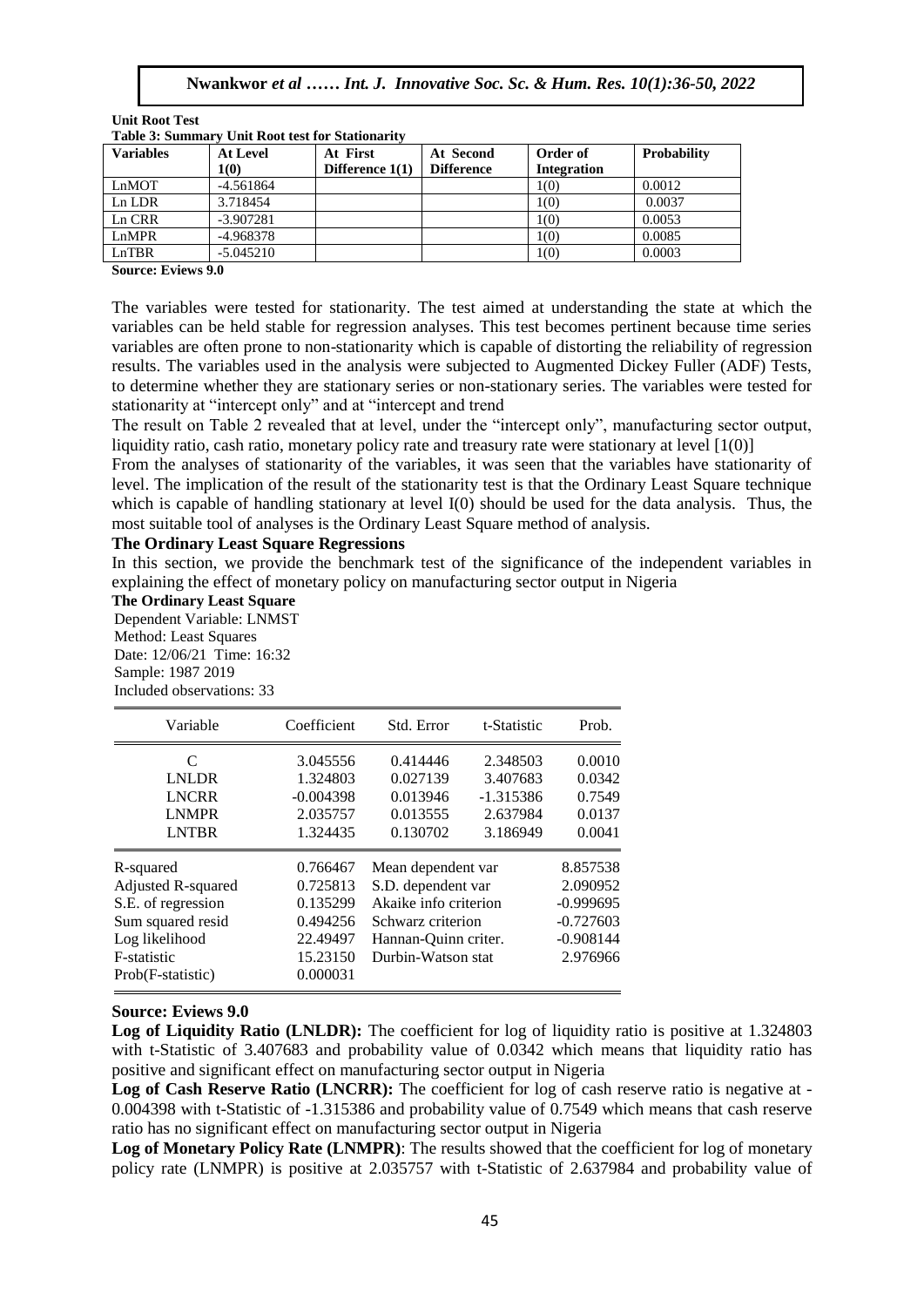0.0137 which suggest that monetary policy rate has positive and significant effect on manufacturing sector output in Nigeria

Log of Treasury Bill Rate (LNTBR): The coefficient for log of treasury bill rate (LNTBR) is positive at 1.324435 with t-Statistic of 3.186949 and probability value of 0.0041 showing that treasury bill rate has significant effect on manufacturing sector output in Nigeria

### **CONCLUSION**

CONCLUSION<br>Our findings revealed that liquidity ratio; monetary policy rate and treasury bill rate have positive significant policy effects on manufacturing sector output in Nigerian while cash reserve ratio had negative and insignificant policy effect on manufacturing sector output in Nigeria. The study negative and insignificant policy effect on manufacturing sector output in Nigeria. The study therefore concludes that monetary policies have positive and significance effect on manufacturing meterste concrete matematics and metersted matematics and expansion of the state of sector output in Nigeria

## **RECOMMENDATIONS**

The recommendations of the study are as follows:

- 1. Deposit money banks should avoid holding excess liquid assets, but to ensure increase in loan and advances to the real sectors to boost economic development in Nigerian.
- 2. Banks should negotiate a reduced cash reserve ratio with the Central Bank of Nigeria in order not to impact negatively on manufacturing sector performance.
- 3. The monetary authorities in Nigeria should reduce monetary policy rate to attract low interest rates that can encourage credit and boost productivity across the sectors which will improve the manufacturing sector output in Nigeria.
- 4. Output in Nigeria**.** Concerted effort should be made by policy makers to steer the use of Treasury bill in increasing the level of output in Nigeria by improving productivity in order to reduce the prices of goods and services (inflation) so as to enhance economic development in Nigeria.

### **REFERENCES**

- Abate E. & Nandeeswara, R. P. (2015). A co-integration Analysis of money supply and price in Ethiopia: *International Journal of Recent Scientific Research,* 6 (5) 19-27
- Abdullahi, H. (2009). Monetary economics: Theory, policy and the millennium global financial crisis: A Guide to Tertiary Institutions in Nigeria (1st ed.). Halygraph Nig. Ltd. Minna and Kaduna, 1986- 2010: *International Business and Management*. *10 (1): 104-110*
- Abioro, M. A. ((2013). The impact of cash management on the performance of manufacturing companies in Nigeria, *Uncertain Supply Chain Management*, *1(4), 177 – 192.*
- Adegbemi, B. O. (2018). Macroeconomic dynamics and the manufacturing output in Nigeria: *Mediterranean Journal of Social Sciences 9(2) 13-25*
- Adekunle, O. A., Alalade, Y.S. A. & Okulenu, S. A. (2016). Macro-economic variables and its impact on Nigerian capital market growth: *IIARD International Journal of Economics and Business Management 2(2) 5-17*
- Adesoye, A. B. (2012). Price, money and output in Nigeria: A Cointegration-Causality Analysis: *African Journal of Scientific Research,* 3(8):*1-15*
- Adigwe, P. K, Echekoba, F. N. & Onyeagba, J. B. C. (2015). Monetary Policy and Economic Growth in Nigeria: A Critical Evaluation. *Journal of Business Management, 17(2): 110-119.*
- Agbada, A. O. & Osuji, C. C (2013). The Efficacy of Liquidity Management and Banking Performance in Nigeria. International Review of Management and Business Research, 2(1), pp. 223 – 233
- Ahmed E., Sulaiman, Z. (2011). The Long Run Relationship between Money Supply, real GDP and Price Level: Empirical Evidence from Sudan. *Journal of Business Studies 2(2):68-79*
- Akinbobola T. O. (2012). The dynamics of money supply, exchange rate and inflation in Nigeria", *Journal of Applied Finance and Banking*, 2, (4) 117 - 141, Scienpress Ltd.
- Akomolafe, K.J., Danladi, J.D., Babalola, O. & Abah, A. G. (2015). Monetary policy and commercial banks' performance in Nigeria: *Public Policy and Administration Research 5(9)45-63*
- Alagh, H. & Emeka, B. (2014). Monetary policy and manufacturing sector in Nigeria: *International Journal of Financial Research 1(7) 4-29*
- Al-Fawwaz T. M. & Al-Sawai'e, K. M. (2012). Output, money, and prices: The Case of Jordan: *International Business Research, 4*(5), 12-7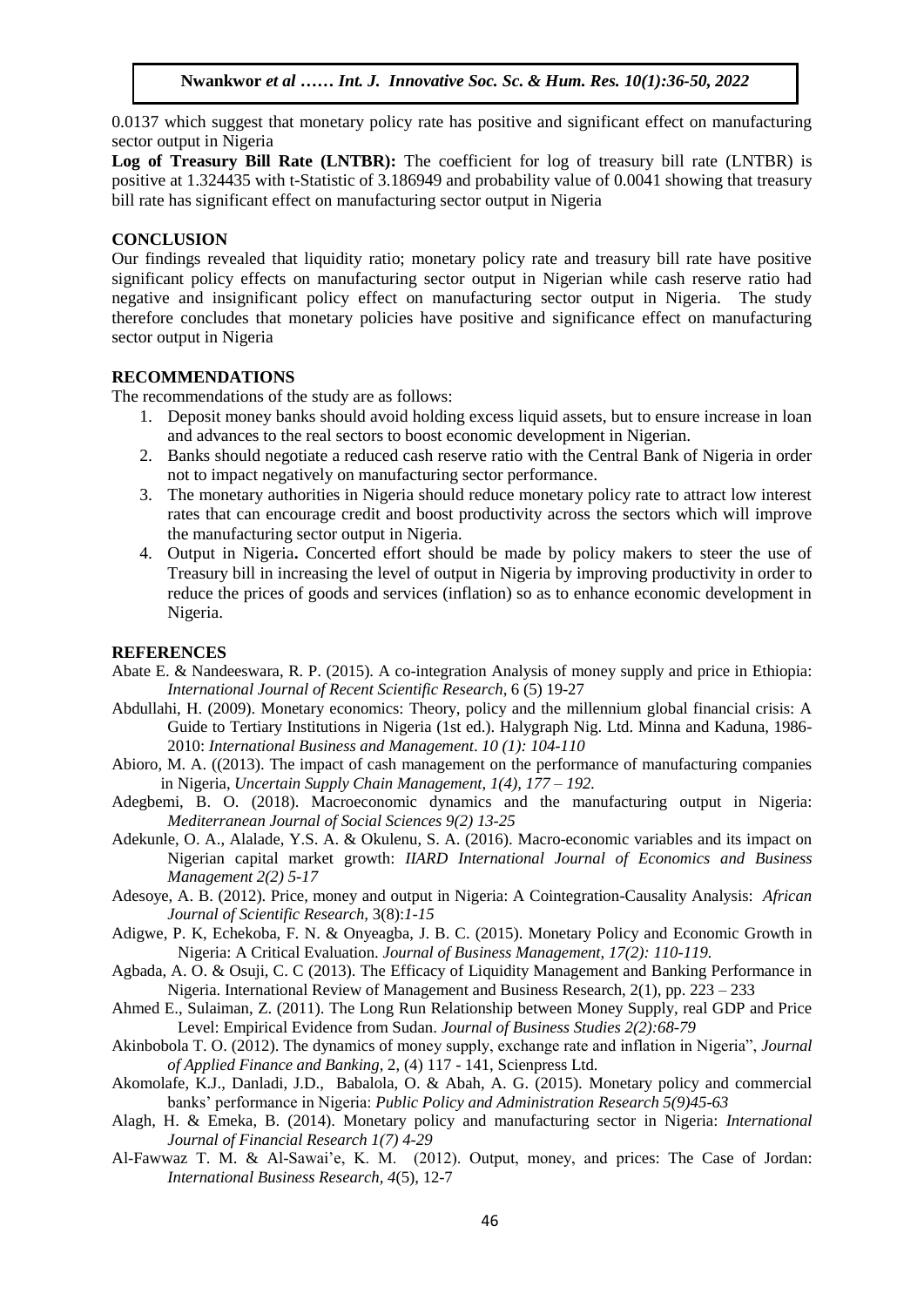- Apinran, M. O. (2016). Effect of Monetary Policy Instruments on Economic Growth of Nigeria. (M.Sc. Thesis). *Eastern Mediterranean University, Cyprus.*
- Atume E., Igberi, C. O., Udude, C. C. & Odo, S. I. (2016). Power supply, average manufacturing capacity mental and unemployment in Nigeria: *Asian Research Journal of Arts & Social Sciences 1(2) utilization and unemployment in Nigeria: Asian Research Journal of Arts & Social Sciences 1(2) 5-47*
- Augustine, C. O. & Kenneth, O. (2015). Does Capacity Utilization Rate Affect Imports of Raw Materials in Nigeria*?". International Journal of Economics and Financial Issues 5 (2015): 489- 492*
- Babajide A. A., Lawal A. I., & Somoye R. O. (2016). Stock market response to economic growth and interest rate volatility: evidence from Nigeria: *International Journal of Economics and Financial* 2(6),3-15
- Biety, M. (1998). Operational guide line for the development and early credit union operations. Madison,<br>Wis World Council of Credit Unions. Inc. Wis: World Council of Credit Unions, Inc.
- Bozkurt C. (2014). Money, inflation and growth relationship: The Turkish Case: *International Journal of Economics and Financial Issues,7* (4),22-58
- Chang, L. L. and Tan, H. B. (2008). Exchange rate risk and macroeconmics fundamental, evidence from our neighbouring south east asian economies. International Research Journal of Finance and Economics, 16(1) 88–99.
- Charisma, G.,. E. S.i., Lucky, T. & Matthew, B. (2018). Impact of money supply on some macroeconomic variables on the Nigerian economy: *Journal of Business Management and Economic Research 2(5)23-54*
- Chipote, P. & Makhetha-Kosi, P. (2014). The Role of Monetary Policy on Economic Growth: A Case Study of South Africa, *Mediterranean Journal of Social Sciences, 5 (5), 76-84*.
- Ditimi, A. wosa P.I & Olaiya, S.A (2011). An Appraisal of Monetary Policy and Its Effect on Economic Growth in Nigeria? *Asian Economic and Financial Review*, *3(5), 5-46*
- Ebikila, S., Agada, F. A. Lucky, T. & Matthew, B. (2018). Impact of money supply on some macroeconomic variables on the Nigerian economy: *International Journal of Scientific and Research Publications, 8 (8) 18-32*
- Egbulonu, K. G. & Ukwuoma, C. C. (2018). Impact of monetary policy on the growth of the Nigerian manufacturing sector (1980-2016): International Journal of Scientific & Engineering Research *9, (9) 12-36*
- Ejikeme, J.N. (2014). Unemployment and poverty in Nigeria: A Link to National Insecurity: *Global Journal of Politics and Law Research*, 4(1),2-19
- Ezeaku, H. C.; Ibe, I. G.; Ugwuanyi, U. B.; Modebe, N. J. & Agbaeze, E. A. (2018). Monetary policy transmission and industrial sector growth: empirical evidence from Nigeria. *Sage Open,* pp. 1 –12.
- Ezeji, C.E and Michael, N. (2013).The impact of monetary and fiscal policies on Nigerian Familoni, K.A, (1989). *Development of macroeconomic policy.* Lagos, Nigeria, Concept
- Fakiyesi, O. O. (2005). The Impact of Macroeconomic Policy and Industrial Environment on the Performance of Firms in Nigeria*. The Nigerian Journal of Economic and Social Studies, NES, vol. 47, No. 3. Pg 365-394.*
- Fasanya, I.O.,Onakoya, A.B & Agboluaje, M.A. (2013). Does monetary policy influence economic growth in Nigeria: *International Journal of Finance 3(2)2-55*
- Femi, O. T. (2014). Inflation and demand for money in emerging economies: Evidences from Nigeria. *Journal of Economics and Sustainable Development*, 5(18) 23-56
- Fisher, I. (1920). Stabilizing the Dollar: A Plan to Stabilize the General Price Level Without Fixing Individual Prices: New York, Macmillan.
- Fisher, I. (1932). Booms and Depressions, Some First Principles: New York, Adelphi.
- Folawewo, A & Osinubi, T. (2006). Monetary policy and macroeconomic instability in Nigeria: A Disaggregated Analysis: *international Journal of Economics and humanities 1(3)5-47*
- Friedman, M. & D. Meiselman (1963). The relative stability of monetary velocity and the investment multiplier in the United State, 1897-1958" in commission on *money and credit, stabilization policies*, Englewood Cliffs 1963.
- Friedman, M. (1969).The role of monetary policy. The Optimum Quantity of Money, ed. Milton Friedman. Chicago: Aldine.
- Gatawa, N.M., Akinola, A. & Muftau, O. O.(2017). Impact of money supply and inflation on economic growth in Nigeria (1973-2013): *IOSR Journal of Economics and Finance (IOSR-JEF) 8(4)22-55*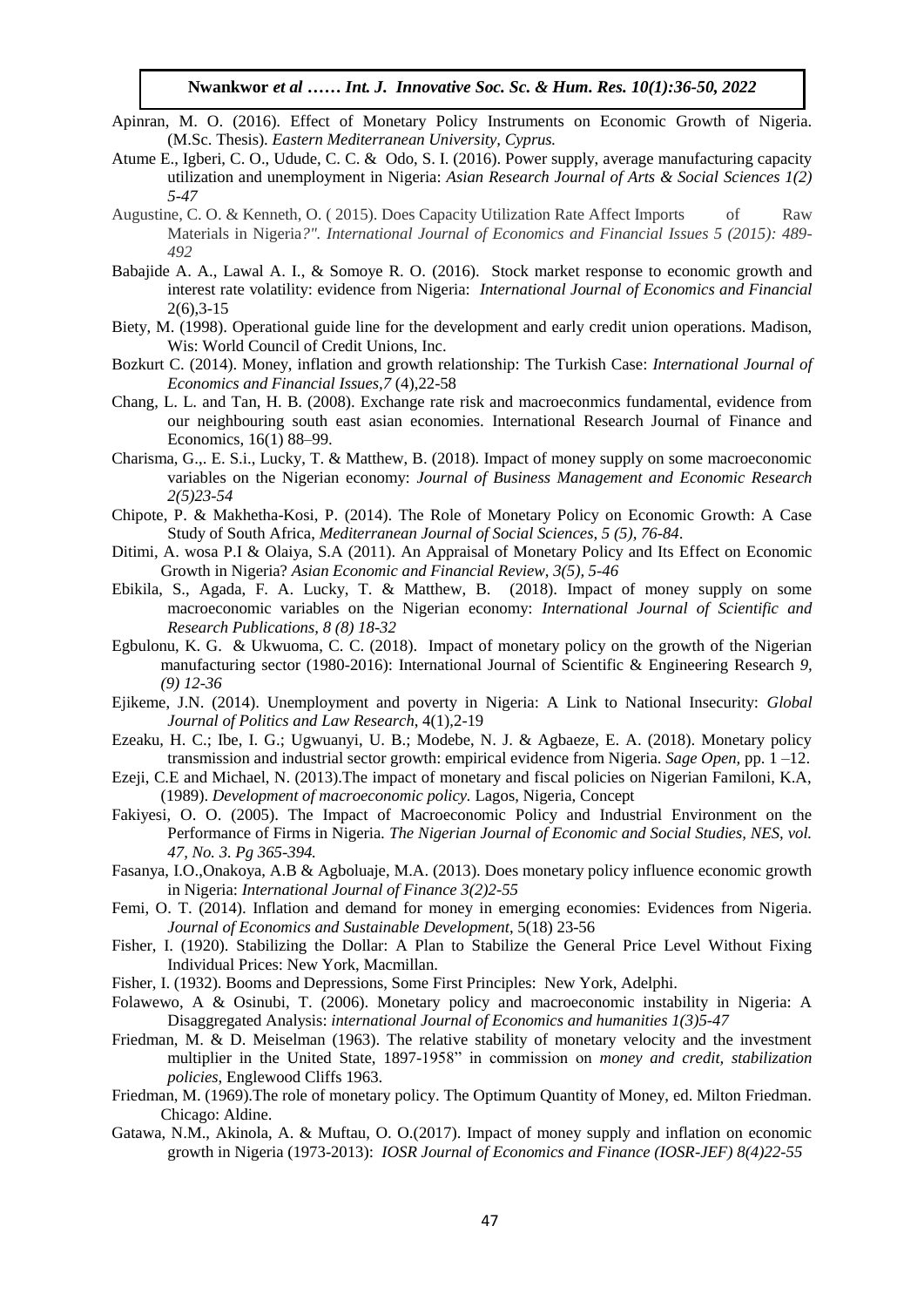- Anowor, O. F., & Okorie, G. C. (2016). A Reassessment of the Impact of Monetary Policy on Economic Growth: Study of Nigeria. Retrieved from http://www.eajournals.org/wp-content/uploads/A-Reassessment-of-the-Impact-of-Monetary-Policy-on-Economic-Growth-Study-of-Nigeria.pdf
- Reassessment-or-the-impact-or-wonetary-roncy-on-economic-Growth-Study-or-Nigeria.pdf<br>Granger, C. and Newbold, P (1974). Spurious regressions in econometrics: *Journal of Econometrics*, *3(4)5-32*
- Granger, C.W. & Jin-Lung Lin (1994).Causality in the Long Run. *Econometric Theory*, 11:530-
- Gujarati, D. (1995). Basic Econometrics". New York: Mcgraw-Hill.
- Gujarati, N. G., & Porter, D. C. (2009). *Basic Econometrics*" (Fifth ED.) McGraw Hill International *Edition*
- Hammed, A. Y., Irwan, S. Z. & ,Joel, E. O. (2017). Interest rate and private consumption behaviour in Nigeria: *International Journal of Business Research,* 7(4), 14-32.
- Hillary, C. E., Imo, G. I. & Uche B. (2018). Monetary Policy Transmission and Industrial Sector Growth: Empirical Evidence From Nigeria: *Journal of International Financial Markets, Institutions & Money*, *4(3)*, 18-176
- Ibe, S.O (2013). The Impact of Liquidity Management on the Profitability of Banks in Nigeria. Journal of Finance and Bank Management 1(1); June 2013 pp. 37-48
- Ifionu, E. & Akinpelumi, O. F. (2015). Macroeconomic variables and money supply: Evidence from Nigeria. *An International Multidisciplinary Journal*, *9(4), 288-307*
- Igbinedion, S. O. & Ogbeide, F. I. (2016). [Monetary policy and manufacturing capacity utilization:](javascript:void(0))  [Further evidence from Nigeria:](javascript:void(0)) *South-Eastern Europe Journal of Economics 14 (2)*
- Imoughele, l. E. (2014). Empirical investigation of the impact of monetary policy on manufacturing sector performance in Nigeria (1986 – 2012): *International Journal of Education and Research 2 (1) 6-56*
- Ismaila, M. & imoughele, L. E. (2015). Macroeconomic determinants of economic growth in nigeria: a cointegration approach: *International Journal of Academic Research in Economics and Management Sciences 4(2),7-27*
- Iwedi, (2016). The link between money supply and economic growth in Nigeria: An Econometric Investigation: *IIARD International Journal of Economics and Business Management 2(3)13-45*
- Jhingan M. L. (2004). Money, banking, international trade and public finance, New Delhi: Vrinda Publications Ltd. pg 225
- Jhingan, M. L (2010). Monetary economics 6th edition. Vrinda Publication (P) Ltd. India
- Jhingan, M. L. (1997). Macroeconomic theory, Vrinda publications Ltd, Delhi, 697.
- Jhingan, M. L. (2005). Macroeconomic theory (5th ed.). Vrinda Publications (P) Ltd. New Delhi, India.
- Kareem, K. R. O., Bakare, H. A., Raheem, K. A., Olagumela, S. E., Alawode, O. O. & Ademoyewa, G. R. (2013). Analysis of factors influencing agricultural output in Nigeria: macro-economic perspectives: *American Journal of Business, Economics and Management,* 1(1), 9-15.
- Kehinde OP (2013). An Empirical Investigation of the Liquidity-Profitability Relationship in Nigerian Commercial Banks. J. Econ. and Sustainable Development, (4) 6.
- Kemi, F. A. & Dayo B. O. (2014). Unemployment and Economic Growth in Nigeria,Journal of Economics and Sustainable Development 5(4) 55-82
- Khaysy, S. & Gang, S. (2017). The impact of monetary policy on economic development: Evidence from Lao PDR: *Global Journal of Human-Social Science: E Economics* 17 (2) 10-21
- Koyuncu F. T. (2014). Causality Network between Budget Deficit, Money Supply and Inflation: An Application to Turkey: *International Journal of Business and Social Science* Vol. 5, No. 10(1), Center for Promoting Ideas, USA
- Kroes, J. R. & Manikas, A. S. (2014). Cash flow management and manufacturing firm financial performance: A longitudinal perspective. *International Journal of Production Economics, 1(1), 1 – 25.*
- Kroes, J. R. & Manikas, A. S. (2014). Cash flow management and manufacturing firm financial performance: A longitudinal perspective. *International Journal of Production Economics, 1(1), 1 – 25.*
- Loto, M. A. (2012). Global economic downturn and the manufacturing sector performance in the Nigerian economy (A Quarterly Empirical Analysis): *Journal of Sustainable Development, 4(3), 72-80.*
- Madito, O. & Khumalo, J. (2014). Economic growth unemployment nexus in South Africa: VECM Approach. *Mediterranean Journal of Social Sciences*. 5(20), 7

Mbongo, J. E., Mutasa, F. & Msigwa, R. E. (2014). The Effects of Money Supply on Inflation in Tanzania, *Economics*. Vol. 3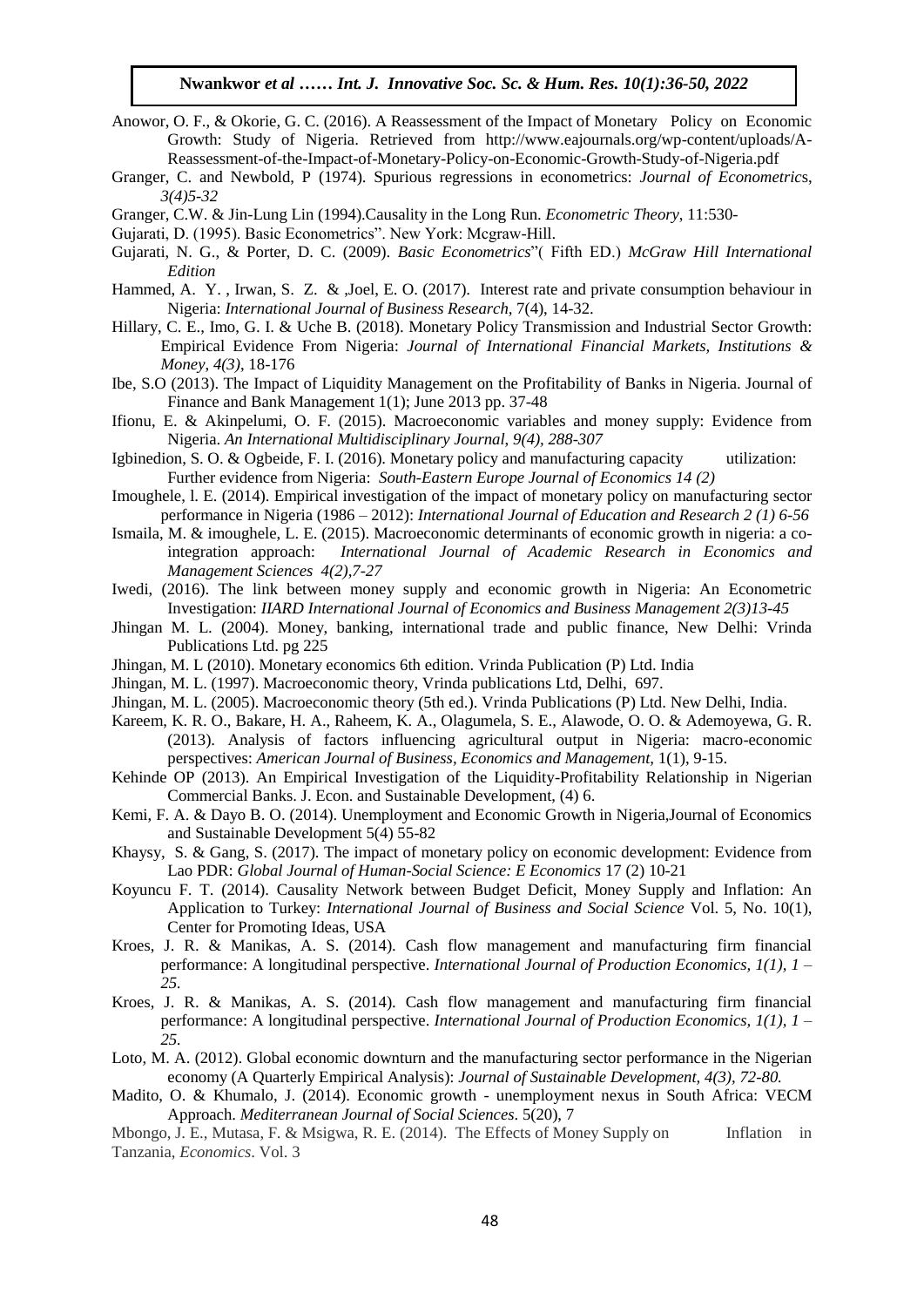- Mbah, S. A., Okoli, T. T. & Amassoma, D. (2017). The impact of macroeconomic indicators on the Nigerian stock market performance: *International Journal of Economics, Commerce and Management United Kingdom 8(5)23-45*
- Mbutor O. M. (2014). Inflation in Nigeria: How Much is the Function of Money?: *International Journal of Economics and Business Research 3(4) 2-31*
- McCallum, B. (1989). Monetary Economics: Theory and Policy. Macmillan, New York.
- Modebe, N. J & Ezeaku, H. C. (2016). Dynamics of inflation and manufacturing sector performance in Nigeria: Analysis of Effect and Causality: *International Journal of Economics and Financial Issues* 6(4), 14-37  $\frac{286(4)}{11}$ ,  $\frac{14-3}{11}$
- Mohamed A. A. (2016). Impact of money supply on Sri lankan economy: An econometric analysis: *International Letters of Social and Humanistic Sciences Submitted (3),5,7*
- mermational Letters of Social and Tramanistic Sciences Salomitted (5), 5,77<br>Mohamed, A.L. (2016). Impact of money supply on Sri Lankan economy: An econometric analysis: *International Letters of Social and Humanistic Sciences Submitted: 67(5) 11-17*
- Muhammad, H.B.N. & Sahibzada, M.H (2017). The impact of interest rate on economic development: a study on Asian countries*: International Journal of accounting and Business Management 5(1) 12- 23*
- Muhammad, H.B.N. & Sahibzada, M.H (2017). The impact of interest rate on economic development: a study on Asian countries*: International Journal of accounting and Business Management 5(1) 12- 23*
- Nwaezeaku, N. C. (2006). Theories and Practice of Financial Management.Owerri. Ever Standard Publishing
- Nwoko, N. M., Ihemeje, J. C. & Anumadu, E. (2016). The impact of monetary policy on the economic growth of Nigeria: *An International Multi-disciplinary Journal, Ethiopia 3(10)13-47*
- Odiba E.O.; A. S. Apeh & E. J. Daniel (2013). Money supply and inflation in Nigeria 1986- OECD Organisation for Economic Cooperation and Development. *The knowledge-based economy*. Paris: OECD, 1996.
- Odiba E.O.; A. S. Apeh & E. J. Daniel (2013). Money supply and inflation in Nigeria 1986- OECD Organisation for Economic Cooperation and Development. *The knowledge-based economy*. Paris: OECD, 1996.
- Okonkwo O. N., Egbulonu K. G., & Emerenini F. M (2015). Monetary Policy and the Manufacturing Sector in Nigeria: SSRG International Journal of Economics and Management Studies (SSRG-IJEMS). Vol2
- Okoye, L. U., Nwakoby, C. I. N. & Modebe, N. J. (2015). Interest rate reform and real sector performance: Evidence from Nigeria: African Banking and Finance Review, 2(1) 34-60
- Okulegu, B. Ogbueghu, S.and Oruta, I. (2012) The monetary policy instruments on economic growth. Global journal of applied sciences management and social sciences vol 2
- Olagunji A, Adeyanju A.O.D, Olabode O.S (2011). Liquidity Management and Commercial Banks' Profitability. Res. J. Finance and Accounting in Nigeria. 2(7/8)
- Olalekan, A & Adeyinka, S. (2013).Capital Adequacy and Banks' Profitability: An Empirical Evidence from Nigeria. American International Journal of Contemporary Research Vol. 3 No. 10; October 2013
- Olatunji, T. E. & Adegbite, T. A. (2014). [Investment in Fixed Assets and Firm Profitability: Empirical](https://ideas.repec.org/a/aoj/ajssms/2014p78-82.html)  [Evidence from the Nigerian Banking Sector,](https://ideas.repec.org/a/aoj/ajssms/2014p78-82.html) *[Asian Journal of Social Sciences and Management](https://ideas.repec.org/s/aoj/ajssms.html)  [Studies,](https://ideas.repec.org/s/aoj/ajssms.html) vol. 1(3)*
- Olorunfemi S & Adeleke P. (2013). Money supply and inflation in Nigeria: Implications for national development: *Modern Economy*, *4, (1), 1-70*
- Olorunfemi S & Adeleke P. (2013). Money supply and inflation in Nigeria: Implications for national development: *Modern Economy*, 2013, 4, 161-170
- Oluwole, O. & Olugbenga, A. (2016). M2 Targeting, money demand, and real GDP growth in Nigeria: Do Rules Apply**:** *International Journal of Economics and Financial Issues,* 9(5), 13-25
- Omanukwue & P. N. (2010). The quantity theory of money: evidence from Nigeria: *Central Bank of Nigeria Economic and Financial Review, 6(4),18-42*
- Omini, E. E, Ogbeba, E.P, & Okoi, O. (2017). Monetary policy shocks and industrial output in Nigeria. *British Journal of Economics, Management & Trade Article no. BJT.30459*, *16* (2), 1–13.